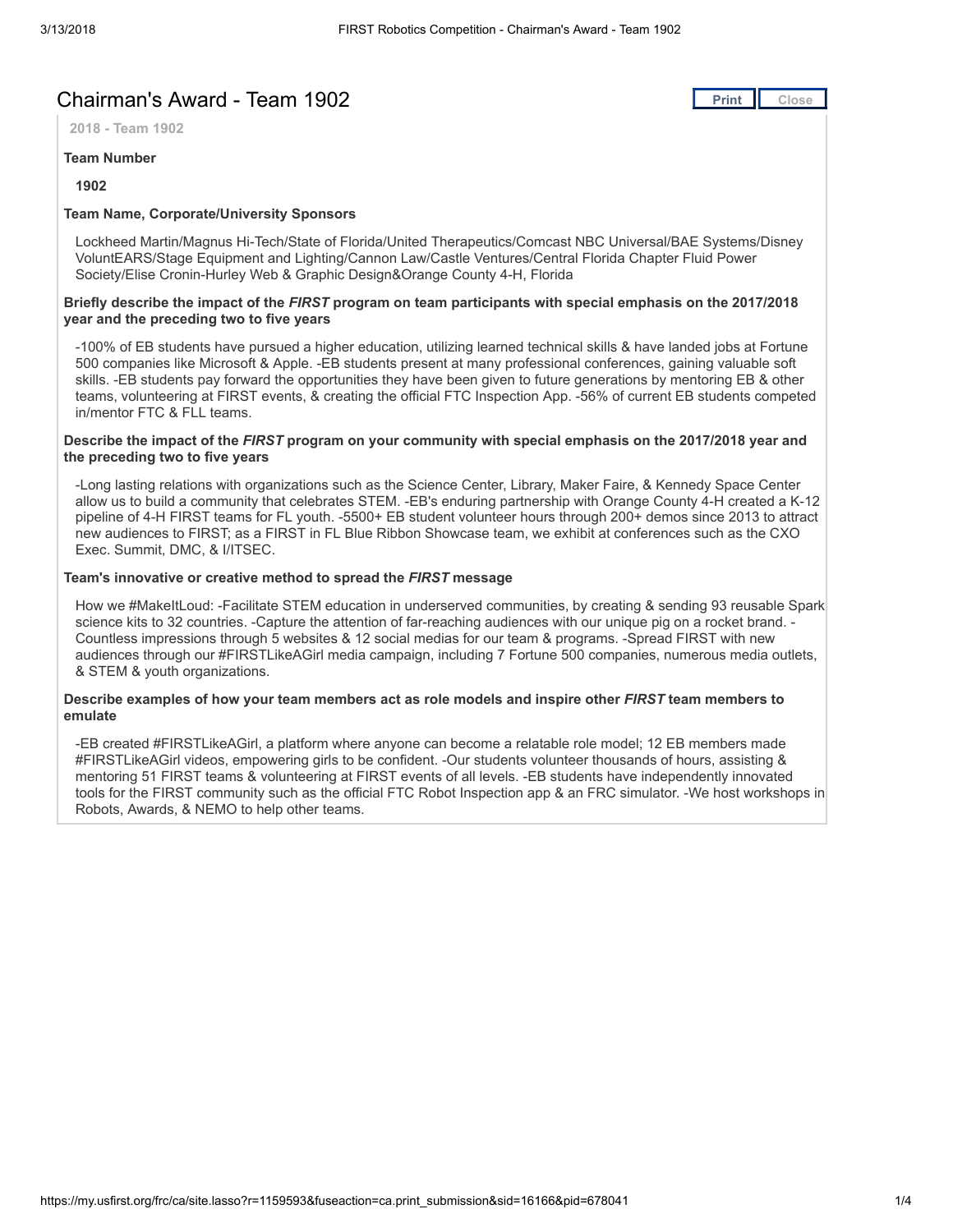# Describe the team's initiatives to help start or form other FRC teams

-Provided sustainability techniques to 200+ teams who attended our 24 Imagery & Marketing workshops, 7 of which were held at World Champs. -Supplied Exploding Science Resource books to over 800 unique teams (many rookies) in the last 3 years, sharing entrepreneurial techniques. -As a 4-H team, EB provides a model for other community-based teams. -In the thousands of hours of community volunteering, we consistently encourage people to start teams & connect them with local FIRST reps.

#### Describe the team's initiatives to help start or form other FIRST teams (including Jr.FLL, FLL, & FTC)

-Presented at the UCF Teachers Demo, sharing FIRST with teachers in training inspiring them to start new FIRST teams -Shared our Imagery & Marketing wksp at the FLL Coaches Conference, promoting sustainability -Host annual STEM summer camps, introducing 8-12 yr olds to FIRST prompting many to join/create FLL teams -Our website FIRST Alliances promotes communication within FIRST & has specifically been utilized to connect people in the community looking to start new teams with those who can help.

#### Describe the team's initiatives on assisting other FIRST teams (including Jr.FLL, FLL, FTC, & FRC) with progressing through the FIRST program

-This year, we have assisted 29 FRC, 3 FTC, 3 FLL, & 2 FLL Jr. teams & we have mentored 3 FRC, 2 FTC, & 7 FLL teams. -We promote the progression of FIRST programs by hosting, running, & volunteering at FRC kickoffs, FLL Events, & FLL Jr. Expos. -EB students developed FIRST Alliances to be a website for all levels of FIRST that connects FIRST teams with experienced teams & helpful resources. -#FIRSTLikeAGirl encourages girls in FLL/FLL Jr by bridging the gaps between FIRST levels.

#### Describe how your team works with other FIRST teams to serve as mentors to younger or less experienced FIRST teams (includes Jr.FLL, FLL, FTC, & FRC teams)

-We mentor through video calls, emails, direct interactions, & Behind the Lines, an FRC YouTube show to share our knowledge & experience. -FIRST Alliances connects experienced FIRST teams of all levels with less experienced teams as they display resources, collaborate on programs, & seek guidance. -Our new #FIRSTLikeAGirl Ambassador program diffuses the campaign throughout the world, helping other FIRST teams make an impact in their own community & encourage the younger levels of FIRST.

#### Describe your Corporate/University Sponsors

-We maintain long term corporate sponsors like Lockheed Martin, Comcast NBCUniversal, BAE Systems, & Disney, while also actively developing new relationships with companies like United Therapeutics & NVIDIA. -By pursuing a variety of corporate, small business, & community partnerships we lessen the risk of not funding a season. -4-H provides a strong foundation for EB connecting a traditionally agricultural youth development program to robotics, exposing new audiences to FIRST & STEM.

#### Describe the strength of your partnership with your sponsors with special emphasis on the 2017/2018 year and the preceding two to five years

-Team sustainability requires a diverse sponsor base. Our partnerships consist of in-kind donations & monetary funding, sustaining our team. -We continually send updates, host an annual sponsor dinner, & represent sponsors on our team shirts, robot, pit, & website. -EB attends numerous corporate & professional conf. through our sponsors to represent both them & FIRST. -EB turns sponsors into FIRST advocates as they host events such as FLL competitions, expanding the reach of FIRST beyond EB.

### Describe how your team would explain what FIRST is to someone who has never heard of it

-FIRST is the most unorthodox method of teaching a student how to make an impact in the world. Engineering principles are taught in a fun, time-intensive, & creative way. Building a robot in 6 weeks is no easy task, but inspiring an entire generation of innovators is significantly more difficult & impactful. FIRST somehow manages to be different than any other program, encouraging students to gain confidence to pursue any future profession with the support of a second family. -FUN!!

### Briefly describe other matters of interest to the FIRST judges, if any

-Our Annual Strategic Planning meeting allows us to reevaluate our team, SWOT, mission statements, growth, and goals. -Our goal is to provide a team model that can be successfully replicated in any environment from the remote regions of the Netherlands to the dense areas of Michigan. -Connected with organizations and teams from 50+ countries through #FIRSTLikeAGirl -Partnered with 24 international FIRST teams to distribute & translate Spark manuals -86% female BOD -#TogetherWeInspire

#### Team Captain/Student Representative that has double-checked this submission.

Ruhika Lankalapalli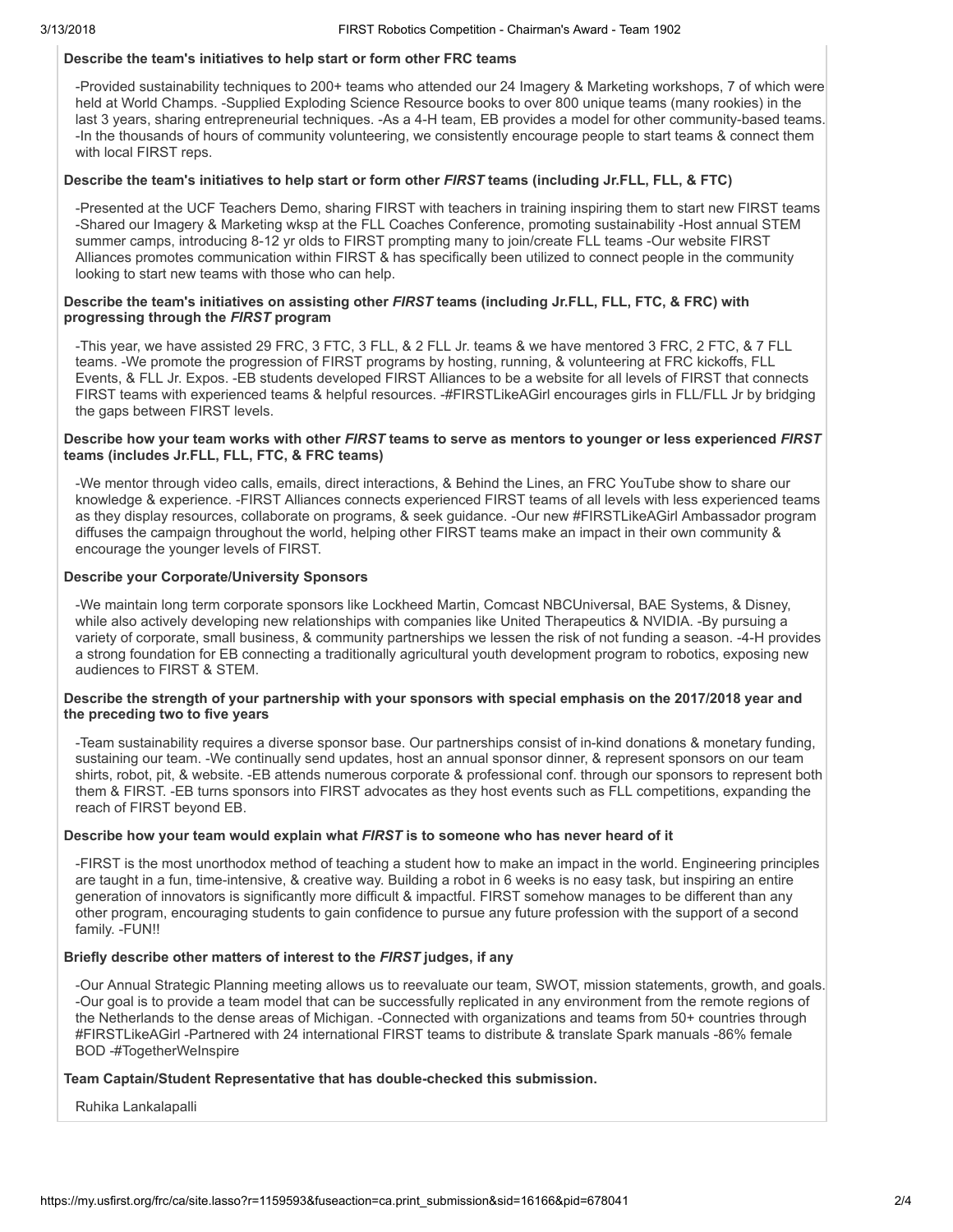# Essay

Since 2006, 4-H Exploding Bacon (EB) Team 1902 has been a rocket of inspiration, transcending boundaries while staying true to the goals & values of FIRST. We spread our message by turning our ordinary resources into extraordinary impact with far-reaching initiatives: #FIRSTLikeAGirl, Spark, & FIRST Alliances. EB is changing the culture, expanding FIRST, & propelling the next generation by igniting a passion for STEM, creating a platform of sustainability, & forging partnerships, so #TogetherWeInspire.

#### Ground Control

Although our diverse crew of 34 students from 5 Central Florida counties spans a vast area of 2,200 sq. miles, our students forge strong relationships, gathering at our build space for game nights & team dinners. These lasting, tight-knit bonds drive the alumni of EB to support the FIRST community by volunteering at events, mentoring teams, & establishing FIRST Alumni Clubs at UCF, UF, & ERAU. The core of our mentor team is the college alumni who dedicate thousands of hours a year to our team and FIRST. The combined energy of our students, mentors, & alumni promotes personal development & strengthens our family atmosphere.

Our annual strategic planning meeting serves as a launchpad for our future, enabling us to set and accomplish goals such as funding a practice robot, revitalizing our team leadership structure, expanding our international outreach impact, & acquiring a build space. As a team not affiliated with a school, students must actively fundraise & participate in grant writing year-round to meet our financial needs.

EB partners with companies & community organizations to expand our reach & unite them with the values of FIRST. By forging & maintaining these partnerships through sponsor dinners, company demos, & volunteering alongside their employees, we dramatically increase the scope & impact of our efforts. With 4-H, an international youth development organization, EB reaches out to students who wouldn't otherwise have access to an FRC team; half of EB students are homeschooled, & half come from schools without an FRC team.

#### Local Outreach

EB actively works to continue our outreach legacy & strong community presence by demonstrating a passion for FIRST with over 5500 student volunteer hours since 2013. We give back to our local corporate partners by collaborating on outreach events such as the 2017 4-H National STEM Day with Lockheed Martin & our 2017 Hack-A-Thon with Comcast NBCUniversal Media Tech. EB has worked directly in our community by hosting NXT robot summer camps since 2012, collecting supplies for several shelters across Central FL after our devastating hurricanes, & collaborating with the UCF College of Engineering to engage at-risk high school students in the Boys & Girls Club of Central FL. We were one of three FRC teams invited to represent FIRST with two of our robots at the 2017 Defense Manufacturing Conference (DMC), where FIRST Founder Dean Kamen presented as the keynote speaker. We also coordinated with Comcast NBCUniversal to invite FIRST President Don Bossi to the CXO Executive Summit as a keynote speaker on the topic of FIRST as a STEM pipeline. We are grateful that Mr. Bossi accepted & gave EB members the opportunity to present alongside him. Events such as TEDx, I/ITSEC, A3, CXO Executive Summit, & DMC enable us to reach large corporate & international audiences that may not have encountered FIRST, while local events such as Dreamflight, Maker Faire, UCF Engineering Day for the Boys and Girls Club, & Otronicon provide opportunities to strengthen our relations with Central FL, spreading FIRST across FL.

#### Image

Our bright orange & green robots, intriguing name, & iconic pig on a rocket logo have gained interstellar recognition throughout FIRST & our local community. With 4 Regional Imagery Awards, the 2013 World Champs Imagery Award, & countless awards from our peers, we deployed our experience to help other teams with their sustainability by creating the Big Bacon Theory of Image & Marketing workshop (BBTIM). BBTIM teaches FIRST teams how being memorable impacts fundraising & recruitment efforts. These activities are core to sustaining all teams, which is why we adapted the workshop this year to target the needs of all FIRST levels & presented at a FIRST Lego League Coaches' Conference. We have presented it 24 times, 7 of those at World Championships.

#### Spark